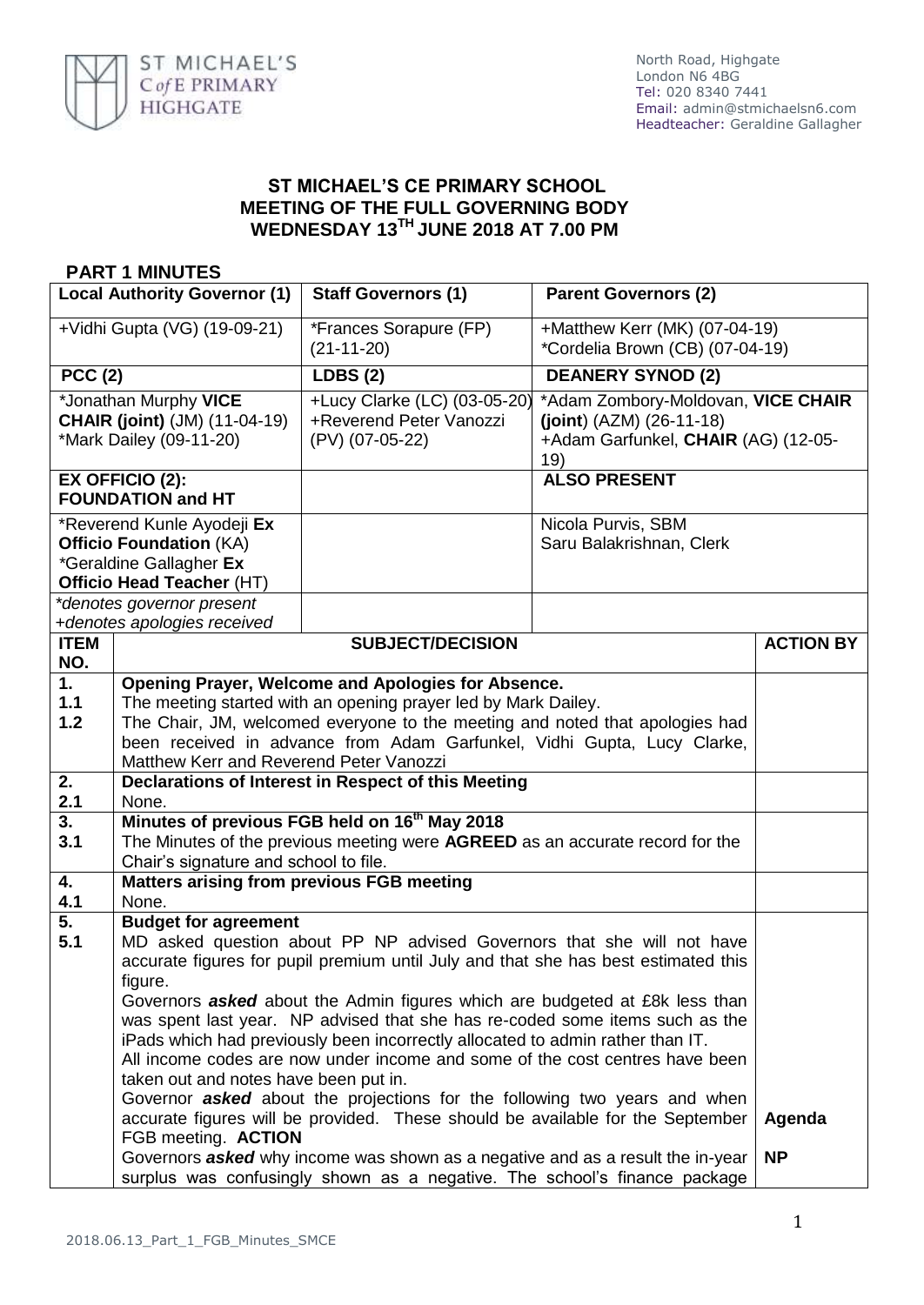

North Road, Highgate London N6 4BG Tel: 020 8340 7441 Email: [admin@stmichaelsn6.com](mailto:admin@stmichaelsn6.com) Headteacher: Geraldine Gallagher

| 10.<br>10.1 | end of year reports and ad hoc meetings<br>Governors said there was merit in doing another Parent Survey focusing on the<br>two areas where parents were less satisfied and that parents should be written to<br>referring to the results with five further questions to ascertain what they think could<br>be done better. The feedback to be considered at the September FGB. ACTION<br><b>ACTION</b> GG to liaise with MD and AG on the shorter survey before sending out to<br>parents.<br><b>Premises update</b><br>Funding applications were made to LDBS and they have agreed the following<br>funding, £50k for external decoration in the KS1 and Admin blocks and £70k for<br>internal lighting in the KS1 and Admin blocks. The work will be done over the<br>summer holidays.<br>The KS2 Sports Cage will be resurfaced over the summer holiday within the cost<br>parameters discussed at the last FGB meeting. | Agenda<br>GG<br>MD.<br><b>AZM</b> |
|-------------|------------------------------------------------------------------------------------------------------------------------------------------------------------------------------------------------------------------------------------------------------------------------------------------------------------------------------------------------------------------------------------------------------------------------------------------------------------------------------------------------------------------------------------------------------------------------------------------------------------------------------------------------------------------------------------------------------------------------------------------------------------------------------------------------------------------------------------------------------------------------------------------------------------------------------|-----------------------------------|
|             |                                                                                                                                                                                                                                                                                                                                                                                                                                                                                                                                                                                                                                                                                                                                                                                                                                                                                                                              |                                   |
|             |                                                                                                                                                                                                                                                                                                                                                                                                                                                                                                                                                                                                                                                                                                                                                                                                                                                                                                                              |                                   |
|             |                                                                                                                                                                                                                                                                                                                                                                                                                                                                                                                                                                                                                                                                                                                                                                                                                                                                                                                              |                                   |
|             |                                                                                                                                                                                                                                                                                                                                                                                                                                                                                                                                                                                                                                                                                                                                                                                                                                                                                                                              |                                   |
|             |                                                                                                                                                                                                                                                                                                                                                                                                                                                                                                                                                                                                                                                                                                                                                                                                                                                                                                                              |                                   |
|             |                                                                                                                                                                                                                                                                                                                                                                                                                                                                                                                                                                                                                                                                                                                                                                                                                                                                                                                              |                                   |
|             |                                                                                                                                                                                                                                                                                                                                                                                                                                                                                                                                                                                                                                                                                                                                                                                                                                                                                                                              |                                   |
|             |                                                                                                                                                                                                                                                                                                                                                                                                                                                                                                                                                                                                                                                                                                                                                                                                                                                                                                                              |                                   |
|             |                                                                                                                                                                                                                                                                                                                                                                                                                                                                                                                                                                                                                                                                                                                                                                                                                                                                                                                              |                                   |
|             |                                                                                                                                                                                                                                                                                                                                                                                                                                                                                                                                                                                                                                                                                                                                                                                                                                                                                                                              |                                   |
|             | each year when there are one on one meetings and a paper report with targets,                                                                                                                                                                                                                                                                                                                                                                                                                                                                                                                                                                                                                                                                                                                                                                                                                                                |                                   |
|             | This is done through Parents Evenings which are held in October and February                                                                                                                                                                                                                                                                                                                                                                                                                                                                                                                                                                                                                                                                                                                                                                                                                                                 |                                   |
|             | Governors asked how parents currently get feedback on their child's progress.                                                                                                                                                                                                                                                                                                                                                                                                                                                                                                                                                                                                                                                                                                                                                                                                                                                |                                   |
|             | a lot of work in this area and has had positive feedback from a lot of the parents.                                                                                                                                                                                                                                                                                                                                                                                                                                                                                                                                                                                                                                                                                                                                                                                                                                          |                                   |
|             | surprised at the response to I receive valuable information from the school about<br>my child's progress with 16% of respondents scoring 1 or 2. The school has done                                                                                                                                                                                                                                                                                                                                                                                                                                                                                                                                                                                                                                                                                                                                                         |                                   |
|             | Governors asked if there were any surprises in the results. Yes, the school was                                                                                                                                                                                                                                                                                                                                                                                                                                                                                                                                                                                                                                                                                                                                                                                                                                              |                                   |
|             | circulated to Governors prior to the meeting                                                                                                                                                                                                                                                                                                                                                                                                                                                                                                                                                                                                                                                                                                                                                                                                                                                                                 |                                   |
| 9.1         | Paper giving the results of the Parent survey with suggested actions were                                                                                                                                                                                                                                                                                                                                                                                                                                                                                                                                                                                                                                                                                                                                                                                                                                                    |                                   |
| 9.          | <b>Parent survey report</b>                                                                                                                                                                                                                                                                                                                                                                                                                                                                                                                                                                                                                                                                                                                                                                                                                                                                                                  |                                   |
|             | NP left the meeting at 7.36pm                                                                                                                                                                                                                                                                                                                                                                                                                                                                                                                                                                                                                                                                                                                                                                                                                                                                                                |                                   |
|             | templates. Governors AGREED the policy.                                                                                                                                                                                                                                                                                                                                                                                                                                                                                                                                                                                                                                                                                                                                                                                                                                                                                      |                                   |
|             | NP advised that the Policy has been put together using the LDBS and Haringey                                                                                                                                                                                                                                                                                                                                                                                                                                                                                                                                                                                                                                                                                                                                                                                                                                                 |                                   |
| 8.<br>8.1   | <b>Data Protection</b>                                                                                                                                                                                                                                                                                                                                                                                                                                                                                                                                                                                                                                                                                                                                                                                                                                                                                                       |                                   |
|             | looking at Cloud based software for accessing documents.<br><b>Policies for review</b>                                                                                                                                                                                                                                                                                                                                                                                                                                                                                                                                                                                                                                                                                                                                                                                                                                       |                                   |
|             | The practice of staff taking home work on usbs will have to stop and the school is                                                                                                                                                                                                                                                                                                                                                                                                                                                                                                                                                                                                                                                                                                                                                                                                                                           |                                   |
|             | The audit and register will need to be kept up to date.                                                                                                                                                                                                                                                                                                                                                                                                                                                                                                                                                                                                                                                                                                                                                                                                                                                                      |                                   |
|             | attend. SMSA will also be invited to attend.                                                                                                                                                                                                                                                                                                                                                                                                                                                                                                                                                                                                                                                                                                                                                                                                                                                                                 |                                   |
|             | Staff training has been booked in October 2018 and Governors are welcome to                                                                                                                                                                                                                                                                                                                                                                                                                                                                                                                                                                                                                                                                                                                                                                                                                                                  |                                   |
|             | The Data Protection Officer, (DPO) will come into the school three times a year.                                                                                                                                                                                                                                                                                                                                                                                                                                                                                                                                                                                                                                                                                                                                                                                                                                             |                                   |
|             | school has to take and the timescales.                                                                                                                                                                                                                                                                                                                                                                                                                                                                                                                                                                                                                                                                                                                                                                                                                                                                                       |                                   |
| 7.1         | A paper was circulated to Governors at the meeting which sets out the steps the                                                                                                                                                                                                                                                                                                                                                                                                                                                                                                                                                                                                                                                                                                                                                                                                                                              |                                   |
| 7.          | <b>GDPR</b> update                                                                                                                                                                                                                                                                                                                                                                                                                                                                                                                                                                                                                                                                                                                                                                                                                                                                                                           |                                   |
|             | holidays. Governors AGREED the proposal and asked that the actual figure is put<br>in the budget. <b>ACTION</b>                                                                                                                                                                                                                                                                                                                                                                                                                                                                                                                                                                                                                                                                                                                                                                                                              | <b>NP</b>                         |
|             | worked with them before and they are available to do the work over the summer                                                                                                                                                                                                                                                                                                                                                                                                                                                                                                                                                                                                                                                                                                                                                                                                                                                |                                   |
|             | all very similar and the school would like to choose the cheapest, the school has                                                                                                                                                                                                                                                                                                                                                                                                                                                                                                                                                                                                                                                                                                                                                                                                                                            |                                   |
|             | The school has obtained three quotes which are detailed on the paper. They are                                                                                                                                                                                                                                                                                                                                                                                                                                                                                                                                                                                                                                                                                                                                                                                                                                               |                                   |
|             | interactive whiteboards and classroom pcs to enhance teaching and learning.                                                                                                                                                                                                                                                                                                                                                                                                                                                                                                                                                                                                                                                                                                                                                                                                                                                  |                                   |
| 6.1         | A paper was circulated at the meeting for an IT project to upgrade all the                                                                                                                                                                                                                                                                                                                                                                                                                                                                                                                                                                                                                                                                                                                                                                                                                                                   |                                   |
| 6.          | <b>Proposal for ringfenced reserves</b>                                                                                                                                                                                                                                                                                                                                                                                                                                                                                                                                                                                                                                                                                                                                                                                                                                                                                      |                                   |
|             | make the bottom line clearer. ACTION<br>Governors AGREED the budget.                                                                                                                                                                                                                                                                                                                                                                                                                                                                                                                                                                                                                                                                                                                                                                                                                                                         |                                   |
|             |                                                                                                                                                                                                                                                                                                                                                                                                                                                                                                                                                                                                                                                                                                                                                                                                                                                                                                                              |                                   |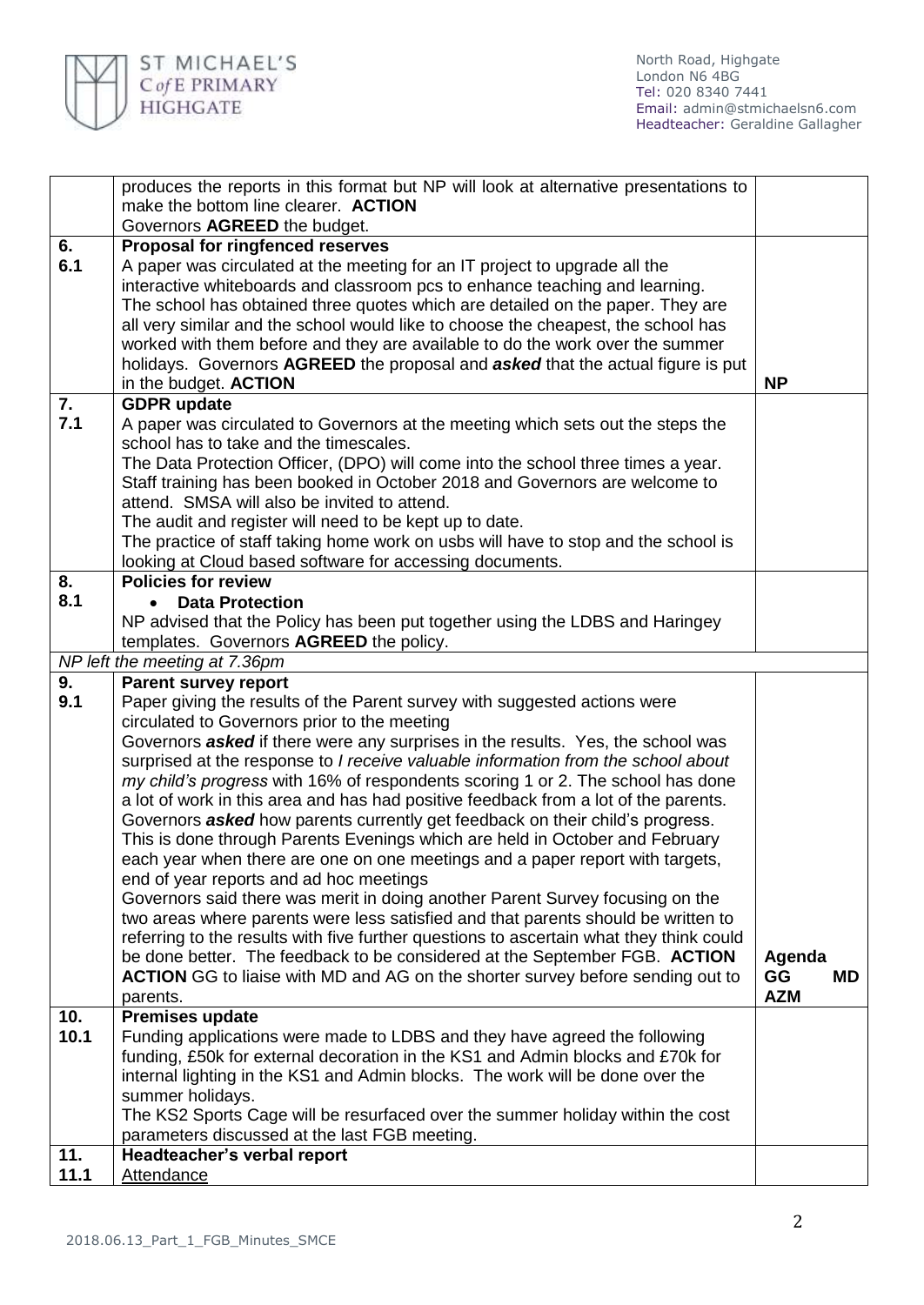

North Road, Highgate London N6 4BG Tel: 020 8340 7441 Email: [admin@stmichaelsn6.com](mailto:admin@stmichaelsn6.com) Headteacher: Geraldine Gallagher

|       | The school has set an attendance target of 97% and is currently at 96%                                                                                     |        |
|-------|------------------------------------------------------------------------------------------------------------------------------------------------------------|--------|
|       | Catering                                                                                                                                                   |        |
| 11.2  | When the new catering contractors took over they set themselves a target to                                                                                |        |
|       | increase the take up of school meals from 270 to 300, the figure is now at 290.                                                                            |        |
|       | <b>Events</b>                                                                                                                                              |        |
| 11.3  | A number of events have been held at the school including Footy fun day and the                                                                            |        |
|       | fun run.                                                                                                                                                   |        |
|       | Upcoming events                                                                                                                                            |        |
|       | National Sports Week and Water Aid Wee                                                                                                                     |        |
|       | This weekend is Fair and Square at Pond Square.                                                                                                            |        |
|       | <b>Summer Fair</b>                                                                                                                                         |        |
|       | Destination Highgate 7 July.                                                                                                                               |        |
|       | Camp out 7 July.                                                                                                                                           |        |
| 11.4  | There are a lot of events for Y6.                                                                                                                          |        |
|       | <b>Assessments</b>                                                                                                                                         |        |
|       | Statutory End of Key Stage. Y6 have completed their assessments which are<br>externally marked. KS1 have finished their tests which are marked by teachers |        |
|       | and externally moderated. The moderators have agreed the teachers marks.                                                                                   |        |
|       | Y1 have had a Phonics test. When GG joined the school the pass rate was 78 %,                                                                              |        |
|       | today they achieved 100%.                                                                                                                                  |        |
|       | Reception assessments are sent off in June and the results of these will be                                                                                |        |
|       | reported at the July FGB as well as progress across the whole school. ACTION                                                                               | Agenda |
|       | <b>Staff Wellbeing Programme</b>                                                                                                                           |        |
|       | The consultant came in and did a survey of staff and GG will report back to staff in                                                                       |        |
| 11.5  | July. GG will then work on a suitable package with the consultant.                                                                                         |        |
|       | <b>Governors Visits</b>                                                                                                                                    |        |
|       | GG meets regularly with AG and KA.                                                                                                                         |        |
| 11.6  | CB has been a great support with the EHCPs which now require more evidence                                                                                 |        |
|       | and she has been checking everything is in place before the applications are                                                                               |        |
|       | submitted.                                                                                                                                                 |        |
|       | AZM has visited site in relation to future works                                                                                                           |        |
|       | GG thanked governors for their valuable input.                                                                                                             |        |
| 11.7  | <b>SMSA</b><br>The SMSA run a lot of events and have raise significant funds for the school.                                                               |        |
|       | They have agreed to pay up to £10k for replacing the curtains in the hall. The                                                                             |        |
|       | school has obtained three quotes and chosen the supplier, the work will be done                                                                            |        |
|       | over the summer.                                                                                                                                           |        |
|       | <b>Ofsted Training</b>                                                                                                                                     |        |
| 11.8  | Governors have been sent an invitation to attend the Ofsted training on 4 <sup>th</sup> July.                                                              |        |
|       | School Improvement                                                                                                                                         |        |
| 11.9  | The school will be working with the School Improvement Adviser on 11 and 12                                                                                |        |
|       | September on the School's Improvement Plan, governors invited to attend.                                                                                   |        |
|       | <b>School Open Day</b>                                                                                                                                     |        |
| 11.10 | This will be held on 29 September 2018 which is the same day as Highgate's                                                                                 |        |
|       | Open Day.                                                                                                                                                  |        |
|       | Governors <b>asked</b> about the format of the Open Day. People will be able to log on                                                                     |        |
|       | and apply to attend the Open Day. There should be no more than 60 in a group.                                                                              |        |
|       | Some pupils will be at the school and some classrooms will be set up. All teachers                                                                         |        |
|       | will be on site and there will be music and sport events on the day. GG will speak                                                                         |        |
|       | to prospective parents at two sessions during the day.                                                                                                     |        |
|       | Governors asked about promotion of the Open Day. The large banner placed                                                                                   |        |